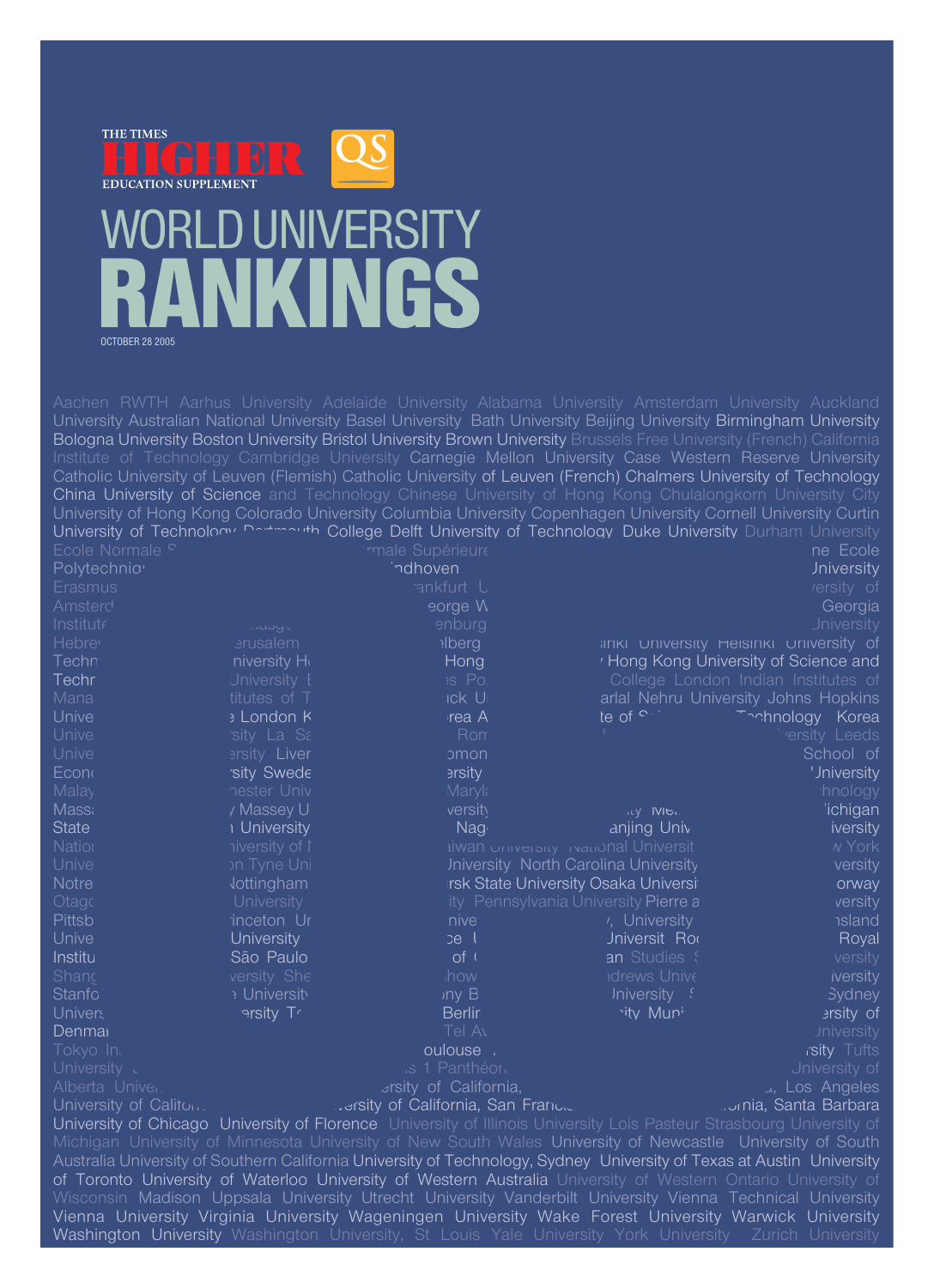## Determined challengers keep heat on the elite

Familiar names fill the top ranks, but our tables, which have been refined to provide even more detail this year, show that those at the summit cannot afford to rest on their laurels, John O'Leary writes

**A**<br>Readers fi year after *The Times Higher* published its first World University Rankings, fascination with international comparisons of universities is undiminished. Readers from every part of the globe pored over the results, and there has been a lively debate about how best to assess universities. 'The new

> employer survey correlates well with the academic peer review'

For consistency's sake, these rankings follow a similar pattern to last year's. But improvements include a bigger poll of academics, more complete statistics and the addition of a survey of global recruiters, all courtesy of QS Quacquarelli Symonds.

The presentation of the main table has also been altered, both for accessibility and in response to discussions in a Unesco expert working group on international rankings. Each measure is now scored out of 100 (whatever weighting is applied) so that universities' performance on the different criteria is clearer. And the overall score has been calculated to just three significant figures, rather than last year's four, to avoid claiming what members of the group considered "spurious accuracy".

When the first ranking appeared, we stressed that the methodology was not sufficiently precise to separate universities whose scores were closely bunched. The new approach groups together many universities, particularly outside the top 50, and more realistically represents relative strengths.

Critics of peer review queried whether a ranking so heavily reliant on opinion sampling would be too volatile from year to year to be credible. But the results show encouraging stability. Harvard University is still well ahead of the pack, and nine of last year's top ten remain in that group. Yet there has been significant movement. The Massachusetts Institute of Technology is now Harvard's closest challenger, and Cambridge University has leapfrogged Oxford University to take third place. The University of California, Berkeley, has slipped from second, and ETH Zurich has dropped out of the top ten.

There have been relatively few dramatic rises or falls. Duke University, in North Carolina, is perhaps the most obvious, jumping to 11th place from outside the top 50. But its new ranking is more in line with its position in the domestic league tables produced by *US News & World Report*, which put it in joint fifth with Stanford University and MIT. Other big

risers include the Ecole Polytechnique, which enters the top ten from 27th place in 2004, and Bristol University, up more than 40 places to enter the top 50. Six of the top 100 were not in last year's ranking, and there are many new entries lower down.

As before, the overall positions disguise considerable variations among the six indicators. Even Harvard emerges as the top university only in the two opinion surveys. It is second to the California Institute of Technology on citations but has relatively low scores for its staff-tostudent ratio and the proportions of international staff and students. 'The original model has proved to be more robust than many

The new employer survey correlates well with the academic peer review, particularly towards the top of the table. The London School of Economics (fourth in recruiters' eyes) is the only top institution to be much more popular with employers than with academic peers. Most leading US universities do well. of its critics predicted'

The Ecole Polytechnique owes its spectacular rise partly to the best staffing level in this year's survey. This indicator sees high scores scattered throughout the

ranking. Showa University, in Japan, in 198th place, and Russia's Novosibirsk University (169th) both outperform the top nine in the overall ranking on this measure.

The LSE again has the highest proportion of international students, with Australian universities repeating last year's strong showing. The City University of Hong Kong pips the LSE to first place for proportion of international staff, with ETH Zurich close behind. The two measures each carry a weighting of 5 per cent with correspondingly less influence on the final order.

Similarly, the various disciplines also throw up different leaders. Academics see Harvard as pre-eminent in the arts, medicine and social sciences, but Cambridge leads in the sciences and MIT in technology.

Such variety of outcomes underlines that universities have different missions and different strengths that make them difficult to compare. There is no sign that a high-ranking university in our table is better than one more lowly ranked. However, this exercise focuses on qualities that should be common to universities that aspire to be global institutions.

While the debate continues on methodology, there has been little argument about the thrust of the world rankings. They strive to be current, rather than historical, and to find proxies for excellence in teaching and research. An international outlook and a global reputation among

academics, students and employers are all important aspects of a university that ranks among the world elite. Other measures will no doubt be added in future rankings, but the original model has proved more robust than many of its critics predicted. This second edition is sure to rekindle the debate, but the search for the world's leading universities is surely unstoppable.

#### 2 OCTOBER 28 2005 THE TIMES HIGHER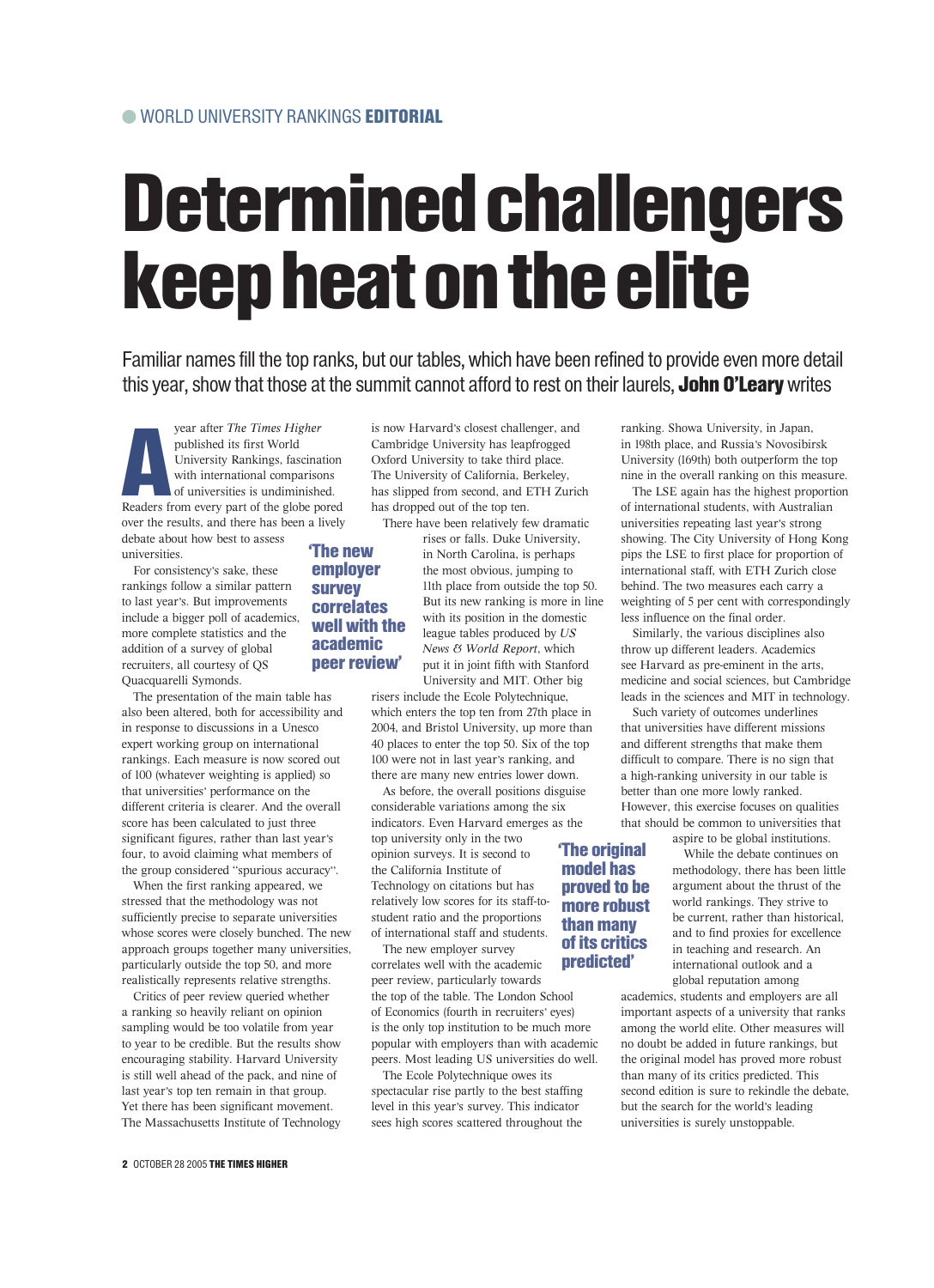### THE WORLD'S TOP 200 UNIVERSITIES

|                     |                     |                                                                   |                          | <b>PECA ROLL BOOM PRE</b> | Necasion Report           | Mr. N. Rock Track    | <b>MTTLE STATES</b>  | <b>Factor Highland</b> | <b>Grandom</b><br>Backman Road   | Oliton Scotland |
|---------------------|---------------------|-------------------------------------------------------------------|--------------------------|---------------------------|---------------------------|----------------------|----------------------|------------------------|----------------------------------|-----------------|
|                     | 2005-2014 AMERICAN  | MARK                                                              | Court At                 |                           |                           |                      |                      |                        |                                  |                 |
| $\mathbf{1}$        | $\mathbf{1}$        | <b>Harvard University</b>                                         | <b>US</b>                | 100                       | 100                       | 17                   | 23                   | 21                     | 57                               | 100.0           |
| $\overline{2}$      | 3                   | Massachusetts Institute of Technology                             | US                       | 84                        | 87                        | 12                   | 41                   | 16                     | 53                               | 86.9            |
| 3<br>$\overline{4}$ | 6<br>5              | Cambridge University<br><b>Oxford University</b>                  | <b>UK</b><br><b>UK</b>   | 96<br>93                  | 73<br>70                  | 65<br>58             | 34<br>37             | 20<br>23               | 16<br>15                         | 85.8<br>83.9    |
| 5                   | $\overline{7}$      | <b>Stanford University</b>                                        | <b>US</b>                | 78                        | 95                        | 10                   | 30                   | 12                     | 56                               | 83.4            |
| 6                   | $\mathbf{2}$        | University of California, Berkeley                                | US                       | 95                        | 62                        | $\overline{7}$       | 13                   | $\overline{7}$         | 39                               | 80.6            |
| 7<br>8              | 8<br>$\overline{4}$ | <b>Yale University</b>                                            | <b>US</b><br>US          | 71<br>48                  | 43<br>$\mathbf{2}$        | 52<br>27             | 27<br>41             | 42<br>26               | 19<br>100                        | 72.7<br>71.5    |
| 9                   | $\overline{9}$      | California Institute of Technology<br><b>Princeton University</b> | <b>US</b>                | 69                        | 32                        | 22                   | 30                   | 20                     | 31                               | 64.8            |
| 10                  | 27                  | Ecole Polytechnique                                               | France                   | 37                        | 17                        | 47                   | 36                   | 100                    | $\overline{4}$                   | 61.5            |
| $11 =$              | 52                  | <b>Duke University</b>                                            | <b>US</b>                | 36                        | 79                        | 24                   | 20                   | 66                     | 10                               | 59.1            |
| $11 =$<br>13        | 11<br>14            | London School of Economics                                        | UK<br><b>UK</b>          | 43<br>59                  | 86<br>15                  | 99<br>63             | 100<br>51            | 20<br>34               | $\mathbf{1}$<br>10               | 59.1<br>59.0    |
| 14                  | 23                  | Imperial College London<br><b>Cornell University</b>              | US                       | 56                        | 71                        | 11                   | 19                   | 17                     | 23                               | 58.1            |
| 15                  | 17                  | <b>Beijing University</b>                                         | China                    | 71                        | 37                        | $\overline{7}$       | $\overline{4}$       | 26                     | $\overline{0}$                   | 56.3            |
| 16                  | 12                  | <b>Tokyo University</b>                                           | Japan                    | 73                        | 2                         | $\mathbf{2}$         | 12                   | 19                     | 17                               | 55.1            |
| $17 =$              | 20                  | University of California, San Francisco                           | <b>US</b>                | 24                        | $\circ$                   | $\overline{4}$       | 6                    | 91                     | 44                               | 54.9            |
| $17 =$<br>19        | 13<br>22            | University of Chicago<br>Melbourne University                     | US<br>Australia          | 52<br>66                  | 47<br>27                  | 29<br>53             | 29<br>36             | 27<br>$\overline{9}$   | 16<br>$\overline{7}$             | 54.9<br>54.5    |
| 20                  | 19                  | Columbia University                                               | US                       | 56                        | 36                        | 11                   | 32                   | 25                     | 17                               | 53.9            |
| 21                  | 10                  | <b>ETH Zurich</b>                                                 | Switzerland              | 49                        | $\overline{7}$            | 98                   | 35                   | 37                     | 8                                | 53.5            |
| 22                  | 18                  | National University of Singapore                                  | Singapore                | 62                        | 12                        | 94                   | 45                   | 8                      | 7                                | 53.0            |
| 23<br>$24 =$        | 16<br>30            | Australian National University<br>Ecole Normale Supérieure, Paris | Australia<br>France      | 64<br>38                  | 8<br>23                   | 52<br>26             | 33<br>23             | 13<br>65               | 13<br>9                          | 52.9<br>51.6    |
| $24=$               | 21                  | <b>McGill University</b>                                          | Canada                   | 52                        | 48                        | 33                   | 31                   | 23                     | 8                                | 51.6            |
| 26                  | 15                  | University of Texas at Austin                                     | US                       | 47                        | 29                        | 9                    | 15                   | 7                      | 54                               | 51.5            |
| 27                  | 25                  | Johns Hopkins University                                          | <b>US</b>                | 50                        | 14                        | 17                   | 20                   | 21                     | 32                               | 50.2            |
| 28                  | 34                  | University College London                                         | UK                       | 46                        | 19                        | 45                   | 46                   | 30                     | 10                               | 48.4            |
| 29<br>30            | 37<br>48            | University of Toronto<br><b>Edinburgh University</b>              | Canada<br>UK             | 51<br>48                  | 34<br>47                  | 40<br>33             | 14<br>28             | 6<br>15                | 22<br>10                         | 47.8<br>47.7    |
| 31                  | 29                  | Kyoto University                                                  | Japan                    | 57                        | $\overline{2}$            | 20                   | $\overline{9}$       | 28                     | 10                               | 47.5            |
| 32                  | 28                  | Pennsylvania University                                           | US                       | 42                        | 41                        | 20                   | 25                   | 28                     | 15                               | 47.3            |
| 33                  | 33                  | Monash University                                                 | Australia                | 55                        | 19                        | 54                   | 49                   | $\overline{7}$         | 5                                | 46.5            |
| 34<br>35            | 32<br>43            | Ecole Polytech Fédérale de Lausanne                               | Switzerland<br><b>UK</b> | 22<br>43                  | 3<br>50                   | 95<br>47             | 65<br>23             | 64<br>18               | 3<br>6                           | 45.0<br>44.8    |
| 36                  | 31                  | Manchester University & Umist<br>University of Michigan           | US                       | 46                        | 32                        | 17                   | 19                   | 17                     | 15                               | 43.9            |
| 37                  | 26                  | University of California, Los Angeles                             | <b>US</b>                | 52                        | 6                         | $\overline{2}$       | 11                   | 12                     | 24                               | 43.3            |
| $38=$               | 46                  | University of British Columbia                                    | Canada                   | 47                        | 12                        | 63                   | 18                   | 6                      | 17                               | 42.6            |
| $38=$               | 40                  | <b>Sydney University</b>                                          | Australia                | 53                        | $\overline{4}$            | 53                   | 31                   | $\overline{7}$         | 8                                | 42.6            |
| 40<br>41            | 36<br>39            | University of New South Wales<br>Hong Kong University             | Australia<br>Hong Kong   | 50<br>43                  | 12<br>19                  | 53<br>82             | 34<br>21             | 11<br>17               | $\overline{4}$<br>$\overline{4}$ | 42.5<br>42.0    |
| 42                  | 24                  | University of California, San Diego                               | US                       | 43                        | $\circ$                   | 3                    | $\mathsf 9$          | 10                     | 43                               | 41.9            |
| 43                  | 42                  | Hong Kong University Sci & Technol                                | Hong Kong                | 43                        | 12                        | 93                   | 28                   | $\overline{7}$         | 11                               | 41.8            |
| 44                  | 38                  | Carnegie Mellon University                                        | US                       | 37                        | 33                        | 34                   | 40                   | 18                     | 10                               | 40.5            |
| 45<br>46            | 47<br>73            | <b>Heidelberg University</b><br>Northwestern University           | Germany<br>US            | 47<br>28                  | 12<br>66                  | 11<br>$\overline{4}$ | 28<br>20             | 14<br>20               | 11<br>16                         | 39.6<br>39.1    |
| 47                  | 49                  | Queensland University                                             | Australia                | 46                        | 8                         | 53                   | 24                   | 8                      | $\overline{7}$                   | 38.5            |
| 48                  | 50                  | Nanyang Technological University                                  | Singapore                | 38                        | 12                        | 95                   | 53                   | $\overline{7}$         | $\overline{2}$                   | 38.2            |
| 49                  | 91                  | <b>Bristol University</b>                                         | UK.                      | 28                        | 63                        | 40                   | 25                   | 13                     | 10                               | 37.2            |
| 50                  | 41<br>84            | Indian Institutes of Technology                                   | India                    | 44<br>37                  | 11<br>12                  | $\overline{1}$       | $\overline{1}$<br>17 | 10<br>14               | 20<br>6                          | 37.0            |
| 51<br>52            | 67                  | Chinese University of Hong Kong<br><b>Auckland University</b>     | Hong Kong<br>New Zealand | 45                        | $\mathsf{O}\xspace$       | 73<br>20             | 25                   | 18                     | $\overline{c}$                   | 36.4<br>35.8    |
| 53                  | 78                  | Delft University of Technology                                    | Netherlands              | 35                        | $\ensuremath{\mathsf{3}}$ | 55                   | $17\,$               | 25                     | $\ensuremath{\mathsf{3}}$        | 35.0            |
| 54                  | 75                  | <b>Boston University</b>                                          | US                       | 41                        | 3                         | 10                   | 22                   | 16                     | 10                               | 34.9            |
| 55                  | 99                  | Munich University                                                 | Germany                  | 39                        | 24                        | 11                   | 21                   | 11                     | $\,8\,$                          | 34.8            |
| 56<br>57            | 79<br>64            | New York University<br>Erasmus University Rotterdam               | US<br>Netherlands        | 36<br>27                  | 15<br>32                  | 5<br>19              | 18<br>13             | 24<br>$\overline{5}$   | 6<br>31                          | 34.4<br>34.0    |
| $58 =$              | 109                 | Washington University, St Louis                                   | US                       | 25                        | 14                        | 6                    | 17                   | 28                     | 22                               | 33.7            |
| $58=$               | 98                  | Amsterdam University                                              | Netherlands              | 36                        | 14                        | 18                   | 18                   | 12                     | 14                               | 33.7            |
| $58=$               | 35                  | University of Illinois                                            | US                       | 39                        | 16                        | 12                   | 16                   | 11                     | $\hbox{9}$                       | 33.7            |
| 61<br>$62=$         | 59<br>129           | <b>Purdue University</b><br>Helsinki University                   | <b>US</b><br>Finland     | 36<br>39                  | 28<br>15                  | 25<br>12             | 20<br>5              | $\bf8$<br>16           | $\,8\,$<br>$\overline{7}$        | 33.6<br>33.4    |
| $62 =$              | 61                  | <b>Tsing Hua University</b>                                       | China                    | 42                        | $\overline{4}$            | 25                   | $10$                 | 18                     | $\overline{1}$                   | 33.4            |
| 64                  | 130                 | Pennsylvania State University                                     | US                       | 34                        | 21                        | $\overline{c}$       | $\mathbf{1}$         | 11                     | 21                               | 33.3            |
| 65                  | 94                  | Vienna University                                                 | Austria                  | 40                        | $\ensuremath{\mathsf{3}}$ | 26                   | 26                   | $\overline{4}$         | 14                               | 33.1            |
| 66                  | 63                  | Copenhagen University                                             | Denmark                  | 39                        | 13                        | 20                   | $\overline{4}$       | 15<br>$\overline{4}$   | 5                                | 32.8            |
| 67                  | 68                  | Macquarie University                                              | Australia                | 34                        | 22                        | 53                   | 42                   |                        | 5                                | 32.7            |

THE TIMES HIGHER OCTOBER 28 2005 3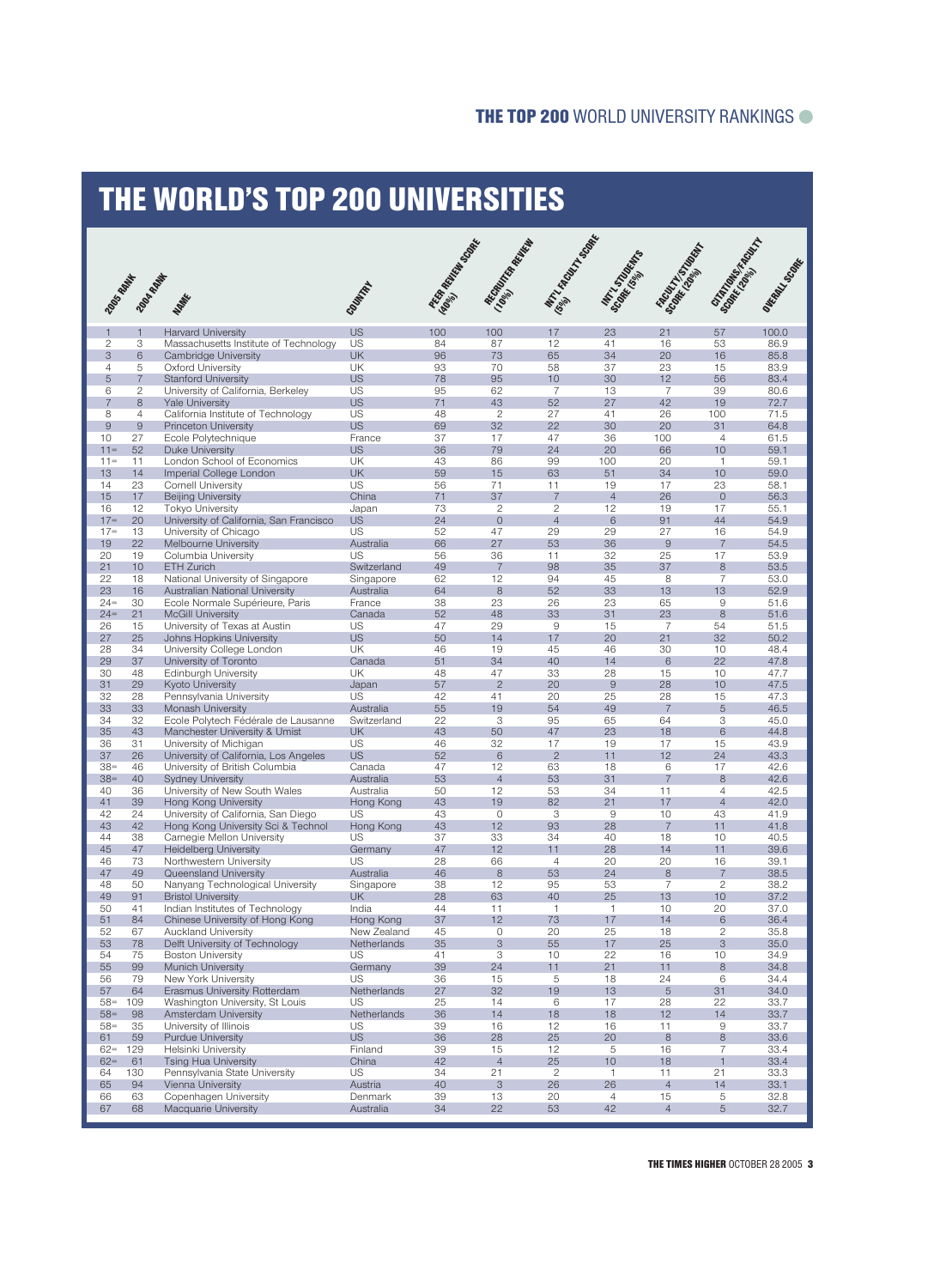### THE WORLD'S TOP 200 UNIVERSITIES

| 2009-8/WH          | 2008年9月末                             |                                                                          | Courtoff                 | <b>FESTA RIPLE SOCIETY</b> | REGION ROAD                      | MATIN ROAD TO BOOM   | Mr. 7 traged My      | Staten Houseway           | och manufacturer               | Outcast Libraries |
|--------------------|--------------------------------------|--------------------------------------------------------------------------|--------------------------|----------------------------|----------------------------------|----------------------|----------------------|---------------------------|--------------------------------|-------------------|
|                    |                                      | MARK                                                                     |                          |                            |                                  |                      |                      |                           |                                |                   |
| 68                 | 45                                   | Massachusetts University                                                 | <b>US</b>                | 38                         | $\circ$                          | $\mathbf{1}$         | 12                   | 7                         | 23                             | 32.5              |
| 69                 | $\overline{\phantom{a}}$             | IEP Sciences Po, Paris                                                   | France                   | 19                         | 16                               | 25                   | 50                   | 43                        | $\overline{\phantom{0}}$       | 32.2              |
| 70<br>71           | 83<br>61                             | Eindhoven University of Technology<br><b>Brown University</b>            | Netherlands<br>US        | 20<br>27                   | 3<br>6                           | 33<br>39             | $\overline{7}$<br>19 | 54<br>19                  | $\overline{2}$<br>16           | 32.0<br>31.9      |
| 72                 | 195                                  | <b>Fudan University</b>                                                  | China                    | 35                         | 26                               | 13                   | 6                    | 17                        | $\mathbf{1}$                   | 31.3              |
| $73=$              | 96                                   | King's College London                                                    | UK                       | 27                         | 17                               | 45                   | 28                   | 17                        | 6                              | 31.1              |
| $73=$              | 86                                   | <b>Rochester University</b>                                              | <b>US</b>                | 24                         | $\overline{9}$                   | 10                   | 24                   | 32                        | 13                             | 31.1              |
| $73=$<br>76        | 66<br>$\equiv$                       | University Wisconsin-Madison<br><b>Brussels Free University (French)</b> | US<br>Belgium            | 36<br>29                   | $\circ$<br>3                     | $\circ$<br>31        | 14<br>41             | 17<br>20                  | 11<br>6                        | 31.1<br>30.9      |
| $77 =$             | 93                                   | Hebrew University of Jerusalem                                           | Israel                   | 36                         | $\circ$                          | 5                    | 13                   | 5                         | 22                             | 30.8              |
| $77 =$             | 80                                   | <b>Warwick University</b>                                                | <b>UK</b>                | 30                         | 21                               | 50                   | 37                   | $\overline{7}$            | $\overline{4}$                 | 30.8              |
| 79                 | 92                                   | Lomonosov Moscow State University                                        | Russia                   | 42                         | 3                                | 10                   | $\overline{7}$       | 11                        | 3                              | 30.7              |
| $80 =$             | 96                                   | University of Western Australia                                          | Australia                | 29                         | 12                               | 53                   | 29                   | 10                        | 8                              | 30.4              |
| $80 =$<br>82       | 56<br>55                             | <b>Adelaide University</b><br><b>RMIT University</b>                     | Australia<br>Australia   | 33<br>35                   | $\circ$<br>$\mathbf{0}$          | 53<br>53             | 30<br>62             | 8<br>$\overline{4}$       | 8<br>$\overline{1}$            | 30.4<br>30.3      |
| 83                 | 128                                  | Durham University                                                        | UK                       | 24                         | 38                               | 46                   | 22                   | 9                         | 9                              | 30.0              |
| 84                 | $\overline{\phantom{a}}$             | Indian Institutes of Management                                          | India                    | 33                         | 24                               | $\overline{2}$       | $\overline{7}$       | 21                        | $\overline{\phantom{0}}$       | 29.9              |
| 85                 | $\overline{\phantom{a}}$             | Zurich University                                                        | Switzerland              | 22                         | 0                                | 65                   | 22                   | 29                        | 5                              | 29.6              |
| 86                 | 77                                   | Vienna Technical University                                              | Austria                  | 33                         | $\overline{7}$                   | 31                   | 32                   | 11                        | 3                              | 29.5              |
| 87<br>$88 =$       | 113<br>$\overline{\phantom{a}}$      | University of Technology, Sydney<br>Geneva University                    | Australia<br>Switzerland | 35<br>12                   | $\overline{4}$<br>3              | 53<br>93             | 37<br>57             | $\overline{4}$<br>29      | 1<br>$\overline{7}$            | 29.4<br>29.2      |
| $88 =$             | 74                                   | Washington University                                                    | US                       | 28                         | 0                                | 16                   | 10                   | 14                        | 22                             | 29.2              |
| $88 =$             | 57                                   | Pierre and Marie Curie University                                        | France                   | 31                         | $\overline{O}$                   | 25                   | 36                   | 15                        | 6                              | 29.2              |
| $88 =$             | $\overline{\phantom{a}}$             | Catholic University of Leuven (French)                                   | Belgium                  | 32                         | 5                                | 17                   | 26                   | 9                         | 12                             | 29.2              |
| 92                 | $\equiv$                             | Ecole Normale Supérieure, Lyon                                           | France                   | 16                         | $\Omega$                         | 30                   | 18                   | 39                        | 16                             | 29.1              |
| $93 =$<br>$93 =$   | 154<br>118                           | China University of Sci & Technology<br>Seoul National University        | China<br>South Korea     | 33<br>39                   | $\overline{4}$<br>$\overline{0}$ | 6<br>3               | $\circ$<br>5         | 27<br>14                  | $\mathbf{1}$<br>$\overline{4}$ | 28.9<br>28.9      |
| $95 =$             | $\overline{\phantom{a}}$             | Catholic University of Leuven (Flemish)                                  | Belgium                  | 24                         | 10                               | 48                   | 20                   | 23                        | $\overline{4}$                 | 28.8              |
| $95 =$             | 195                                  | National Autonomous Univ of Mexico                                       | Mexico                   | 33                         | $\overline{9}$                   | 3                    | $\mathbf{1}$         | 25                        | $\mathbf{O}$                   | 28.8              |
| 97                 | 170                                  | Nottingham University                                                    | UK                       | 22                         | 38                               | 39                   | 30                   | 10                        | 6                              | 28.7              |
| 98                 | 142                                  | La Trobe University                                                      | Australia                | 34                         | $\Omega$                         | 53                   | 26                   | 6                         | 3                              | 28.6              |
| 99<br>100          | 51<br>58                             | Tokyo Institute of Technology<br><b>Sussex University</b>                | Japan<br>UK              | 30<br>28                   | $\circ$<br>$\overline{O}$        | 6<br>44              | 16<br>28             | 22<br>15                  | 10<br>$\overline{7}$           | 28.5<br>28.4      |
| $101 =$            | 112                                  | Glasgow University                                                       | UK                       | 26                         | 27                               | 18                   | 15                   | 13                        | 8                              | 28.3              |
| $101 =$            | 76                                   | Curtin University of Technology                                          | Australia                | 30                         | $\circ$                          | 54                   | 63                   | $\overline{4}$            | $\mathbf{1}$                   | 28.3              |
| $103=$             | 133                                  | Leeds University                                                         | UK                       | 27                         | 22                               | 30                   | 26                   | 10                        | 6                              | 28.2              |
| $103=$<br>$105 =$  | 44<br>118                            | School of Oriental and African Studies<br>Virginia University            | UK<br>US                 | 20<br>24                   | $\overline{2}$<br>29             | 51<br>-7             | 74<br>11             | 23<br>13                  | 14                             | 28.2<br>28.0      |
| $105 =$            | 95                                   | <b>Technical University Munich</b>                                       | Germany                  | 27                         | 12                               | 11                   | 30                   | 16                        | $\overline{9}$                 | 28.0              |
| $105 =$            | 69                                   | Osaka University                                                         | Japan                    | 28                         | $\mathbf 0$                      | $\overline{7}$       | 8                    | 23                        | 12                             | 28.0              |
| 108                | $\qquad \qquad -$                    | Wageningen University                                                    | Netherlands              | 16                         | 3                                | 28                   | 47                   | 29                        | 12                             | 27.9              |
| $109 =$            | 137                                  | <b>York University</b>                                                   | UK                       | 28                         | 5                                | 37                   | 28                   | 12                        | $\overline{7}$                 | 27.8              |
| $109 =$<br>111     | 88<br>87                             | Case Western Reserve University<br>Trinity College, Dublin               | <b>US</b><br>Ireland     | 20<br>31                   | 11<br>14                         | $\overline{4}$<br>17 | 22<br>21             | 23<br>5                   | 19<br>8                        | 27.8<br>27.6      |
| $112 =$            | 125                                  | Humboldt University Berlin                                               | Germany                  | 32                         | $\overline{0}$                   | 11                   | 18                   | 16                        | $\overline{4}$                 | 27.4              |
| $112=$             | 100                                  | Queen Mary, University of London                                         | UK                       | 24                         | 3                                | 44                   | 35                   | 18                        | $\overline{4}$                 | 27.4              |
| $114=$             | 156                                  | Vanderbilt University                                                    | <b>US</b>                | 18                         | 12                               | $\mathbf{2}$         | 14                   | 32                        | 14                             | 27.2              |
| $114=$<br>$114=$   | 102<br>85                            | National Taiwan University<br>Göttingen University                       | Taiwan<br>Germany        | 36<br>33                   | $\circ$<br>$\circ$               | $\overline{4}$       | $\mathbf{1}$         | 15<br>12                  | 3<br>$\overline{7}$            | 27.2<br>27.2      |
| 117                | 138                                  | Dartmouth College                                                        | US.                      | 19                         | 19                               | 11<br>15             | 17<br>16             | 21                        | 15                             | 27.1              |
| 118                | $\overline{\phantom{a}}$             | Queensland University of Technology                                      | Australia                | 34                         | $\mathbf{0}$                     | 53                   | 21                   | $\ensuremath{\mathsf{3}}$ | $\overline{2}$                 | 27.0              |
| 119                | 151                                  | Liverpool University                                                     | UK                       | 25                         | 14                               | 35                   | 21                   | 11                        | 8                              | 26.9              |
| 120                | 120                                  | Utrecht University                                                       | Netherlands              | 27                         | 3                                | 33                   | 5                    | 12                        | 13                             | 26.8              |
| $121 =$            | $\overline{\phantom{a}}$             | Chulalongkorn University                                                 | Thailand<br><b>US</b>    | 33                         | 16<br>11                         | 11                   | $\mathbf{1}$         | 12<br>8                   | 0<br>$\overline{9}$            | 26.7              |
| $121 =$<br>$121 =$ | 116<br>71                            | Michigan State University<br>Université Paris 1 Panthéon Sorbonne        | France                   | 31<br>38                   | $\circ$                          | 11<br>13             | 12<br>26             | $\overline{4}$            | $\overline{\phantom{a}}$       | 26.7<br>26.7      |
| 124                | 180                                  | University of Southern California                                        | <b>US</b>                | 25                         | 12                               | $\overline{7}$       | 28                   | 17                        | $\hbox{9}$                     | 26.6              |
| $125=$             | 162                                  | La Sapienza University, Rome                                             | Italy                    | 39                         | 0                                | 5                    | 5                    | $\overline{4}$            | 5                              | 26.5              |
| $125=$             | 105                                  | <b>Texas A&amp;M University</b>                                          | <b>US</b>                | 30                         | $\overline{9}$                   | 14                   | 13                   | $\,$ 6 $\,$               | 13                             | 26.5              |
| $127 =$<br>$127 =$ | $\overline{\phantom{a}}$<br>$\equiv$ | <b>Basel University</b><br>University of Newcastle                       | Switzerland<br>Australia | 12<br>30                   | $\circ$<br>$\overline{O}$        | 88<br>53             | 28<br>25             | 26<br>$\sqrt{5}$          | 10<br>$\sqrt{5}$               | 26.4<br>26.4      |
| 129                | 167                                  | Nagova University                                                        | Japan                    | 21                         | $\circ$                          | $\mathsf 9$          | 13                   | 35                        | 6                              | 26.3              |
| 130                | 103                                  | <b>Bath University</b>                                                   | <b>UK</b>                | 18                         | 35                               | 47                   | 34                   | $\overline{7}$            | $\overline{7}$                 | 26.2              |
| 131                | 132                                  | University Louis Pasteur Strasbourg                                      | France                   | 24                         | 3                                | 25                   | 35                   | 11                        | 12                             | 26.1              |
| 132<br>$133=$      | 177                                  | Université de Montréal                                                   | Canada                   | 25<br>17                   | 6<br>$\mathbf{2}$                | 55                   | 11<br>26             | $\sqrt{5}$                | 13                             | 26.0              |
| $133 =$            | $\overline{\phantom{a}}$<br>134      | Lausanne University<br><b>Maryland University</b>                        | Switzerland<br><b>US</b> | 22                         | 15                               | 53<br>18             | 16                   | 27<br>13                  | 6<br>13                        | 25.9<br>25.9      |
|                    |                                      |                                                                          |                          |                            |                                  |                      |                      |                           |                                |                   |

4 OCTOBER 28 2005 THE TIMES HIGHER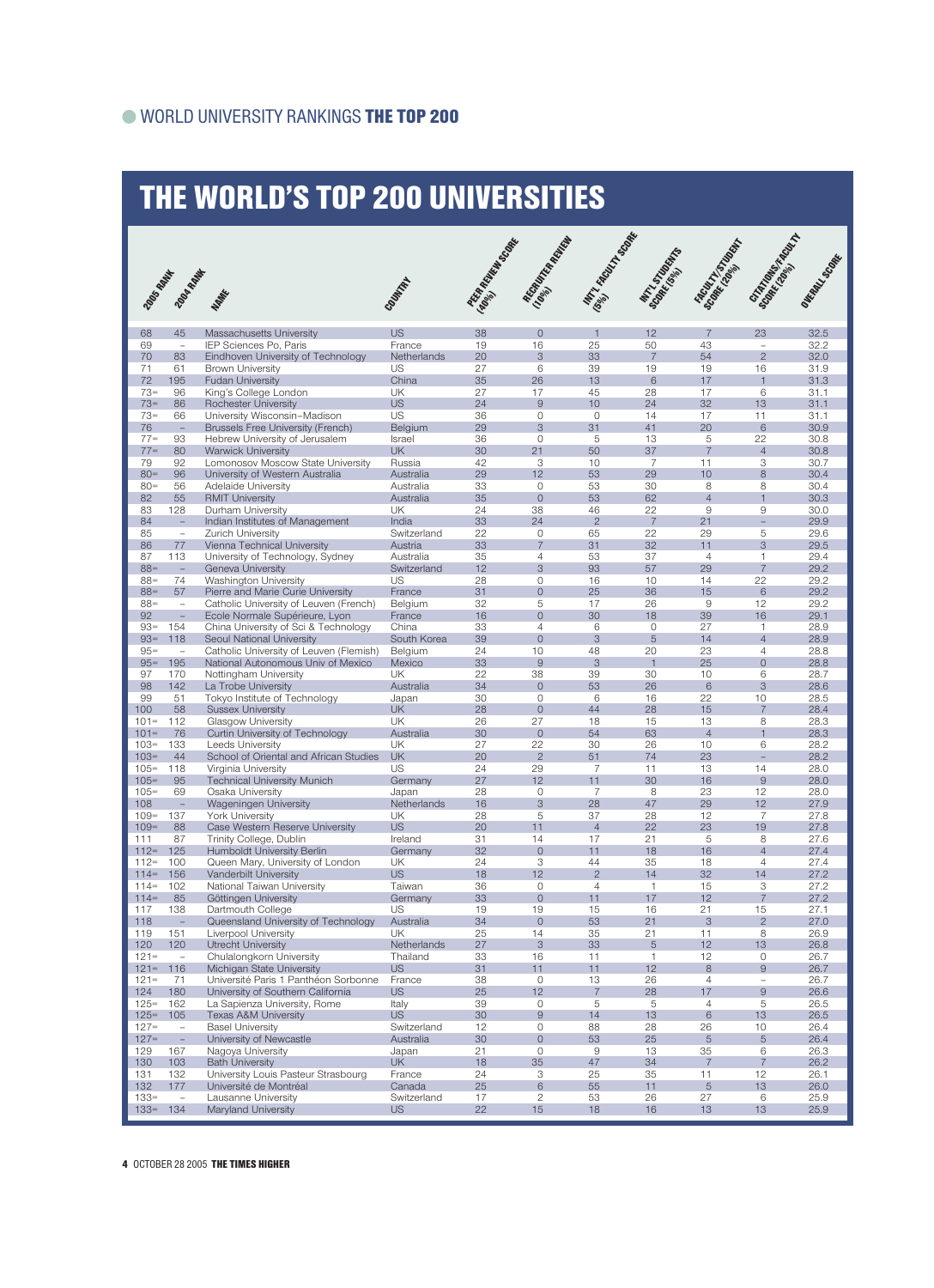### THE WORLD'S TOP 200 UNIVERSITIES

| 2009SMAN           | 2008-APAT                                            | MARK                                                                    | Courtful             | Perto Recipedade | Manufacture River         | Mill Road Haven              | Mr. Students         | <b>Factor HAMBOOK</b>        | <b>Grandon Control Control City</b> | ONEGRAP SCRIPTLE |
|--------------------|------------------------------------------------------|-------------------------------------------------------------------------|----------------------|------------------|---------------------------|------------------------------|----------------------|------------------------------|-------------------------------------|------------------|
| $133=$             | $\overline{\phantom{a}}$                             | <b>HEC Paris</b>                                                        | France               | 15               | 46                        | 77                           | 30                   | 8                            |                                     | 25.9             |
| $136=$             | 153                                                  | <b>Tohoku University</b>                                                | Japan                | 26               | $\mathbf{O}$              | 7                            | 11                   | 19                           | 11                                  | 25.7             |
| $136 =$            | 70                                                   | <b>St Andrews University</b>                                            | <b>UK</b>            | 19               | 11                        | 39                           | 48                   | 13                           | 8                                   | 25.7             |
| $138 =$            | 131                                                  | Leiden University                                                       | Netherlands          | 22               | 8                         | 25                           | 15                   | 14                           | 14                                  | 25.6             |
| $138 =$<br>$138 =$ | 127<br>101                                           | Aarhus University<br>Oslo University                                    | Denmark<br>Norway    | 27<br>29         | 6<br>$\mathbf 0$          | 28<br>25                     | $\overline{7}$<br>16 | 12<br>13                     | 9<br>5                              | 25.6<br>25.6     |
| 141                | 173                                                  | <b>Emory University</b>                                                 | <b>US</b>            | 16               | 15                        | $\overline{1}$               | 12                   | 30                           | 13                                  | 25.5             |
| 142                | 157                                                  | <b>Frankfurt University</b>                                             | Germany              | 33               | $\circ$                   | 11                           | 17                   | $\overline{7}$               | 6                                   | 25.3             |
| $143=$             | 160                                                  | Korea Advanced Inst of Sci and Tech                                     | South Korea          | 26               | $\overline{0}$            | 22                           | $\overline{4}$       | $\overline{7}$               | 19                                  | 25.2             |
| $143=$             | 150                                                  | <b>Sheffield University</b>                                             | UK                   | 21               | 16                        | 34                           | 27                   | 12                           | $\overline{7}$                      | 25.2             |
| $143=$             | 126                                                  | <b>Birmingham University</b>                                            | <b>UK</b>            | 21               | 17                        | 36                           | 30                   | 10                           | 8                                   | 25.2             |
| $143=$<br>$147=$   | 117<br>$\overline{\phantom{a}}$                      | North Carolina University<br>Hiroshima University                       | US<br>Japan          | 21<br>26         | 14<br>$\overline{0}$      | $\hbox{9}$<br>$\overline{7}$ | 8<br>8               | 13<br>25                     | 19<br>$\overline{4}$                | 25.2<br>25.1     |
| $147=$             | 65                                                   | Georgia Institute of Technology                                         | US                   | 27               | 8                         | 5                            | 28                   | 8                            | 11                                  | 25.1             |
| 149                | 166                                                  | University of Alberta                                                   | Canada               | 24               | $\overline{2}$            | 52                           | 11                   | 13                           | $\overline{7}$                      | 25.0             |
| $150 =$            | 192                                                  | Nanjing University                                                      | China                | 34               | $\circ$                   | 12                           | 5                    | 11                           | $\mathbf{1}$                        | 24.8             |
| $150=$             | $\overline{\phantom{a}}$                             | St Gallen University                                                    | Switzerland          | $\overline{2}$   | 14                        | 85                           | 59                   | 37                           | $\overline{\phantom{0}}$            | 24.8             |
| $150 =$            | 146                                                  | <b>Rice University</b>                                                  | US                   | 20               | 5                         | 14                           | 23                   | 19                           | 14                                  | 24.8             |
| $150=$             | 82                                                   | University of Minnesota                                                 | <b>US</b>            | 25               | 3                         | 10                           | 12                   | 8                            | 19                                  | 24.8             |
| $154=$<br>$154=$   | $\overline{\phantom{a}}$<br>145                      | University of South Australia<br><b>Technical University of Denmark</b> | Australia<br>Denmark | 27<br>23         | $\circ$<br>$\overline{0}$ | 53<br>21                     | 49<br>24             | $\overline{4}$<br>10         | $\overline{1}$<br>15                | 24.7<br>24.7     |
| $154=$             | 60                                                   | <b>Technical University Berlin</b>                                      | Germany              | 30               | 7                         | 11                           | 25                   | 6                            | 5                                   | 24.7             |
| $157=$             | $\overline{\phantom{a}}$                             | Hokkaido University                                                     | Japan                | 28               | $\mathbf{O}$              | 3                            | $\overline{7}$       | 16                           | $\overline{9}$                      | 24.5             |
| $157 =$            | 123                                                  | Maastricht University                                                   | Netherlands          | 16               | 5                         | 39                           | 44                   | 20                           | $\overline{7}$                      | 24.5             |
| $159=$             | 186                                                  | <b>Bologna University</b>                                               | Italy                | 34               | $\mathbf{O}$              | $\overline{7}$               | $\overline{9}$       | $\overline{7}$               | 3                                   | 24.4             |
| $159=$             | 165                                                  | Georgetown University                                                   | US                   | 19               | 26                        | 9                            | 17                   | 15                           | 11                                  | 24.4             |
| $159 =$            | 143                                                  | University of Waterloo                                                  | Canada               | 21               | 11                        | 75                           | 13                   | $\mathsf 9$                  | 5                                   | 24.4             |
| $159=$<br>163      | 72<br>107                                            | University of California, Santa Barbara<br>Colorado University          | US<br><b>US</b>      | 24<br>23         | $\circ$<br>$\circ$        | 10<br>17                     | 6<br>$\overline{7}$  | 6<br>17                      | 23<br>13                            | 24.4<br>24.3     |
| 164                | 104                                                  | <b>Tufts University</b>                                                 | US                   | 15               | 11                        | 13                           | 18                   | 16                           | 22                                  | 24.2             |
| 165                | 164                                                  | Innsbruck University                                                    | Austria              | 21               | $\circ$                   | 44                           | 47                   | 8                            | 9                                   | 24.0             |
| $166=$             | 161                                                  | <b>Tasmania University</b>                                              | Australia            | 24               | $\mathbf{O}$              | 53                           | 29                   | 6                            | 5                                   | 23.8             |
| $166 =$            | 110                                                  | <b>Chalmers University of Technology</b>                                | Sweden               | 24               | $\mathbf{0}$              | 18                           | 16                   | 20                           | $\overline{4}$                      | 23.8             |
| 168                | 179<br>$\overline{\phantom{a}}$                      | Newcastle upon Tyne University                                          | UK                   | 17               | 20                        | 34<br>15                     | 32                   | 13                           | $\overline{7}$<br>$\overline{0}$    | 23.6             |
| $169=$<br>$169=$   | $\overline{\phantom{a}}$                             | Shanghai Jiao Tong University<br>Novosibirsk State University           | China<br>Russia      | 25<br>16         | 26<br>0                   | $\mathbf{2}$                 | 5<br>9               | 10<br>45                     | $\qquad \qquad -$                   | 23.5<br>23.5     |
| $169=$             | 89                                                   | Malaya University                                                       | Malaysia             | 33               | $\overline{0}$            | 12                           | $\overline{7}$       | 8                            |                                     | 23.5             |
| $172=$             | $\overline{\phantom{a}}$                             | Free University Berlin                                                  | Germany              | 28               | $\circ$                   | 11                           | 17                   | $\mathrel{\mathsf{g}}$       | 6                                   | 23.3             |
| $172 =$            | $\equiv$                                             | Kobe University                                                         | Japan                | 24               | 5                         | 9                            | $\overline{9}$       | 21                           | 3                                   | 23.3             |
| $172 =$            | 184                                                  | Aachen RWTH                                                             | Germany              | 25               | 12                        | 11                           | 24                   | 11                           | $\overline{4}$                      | 23.3             |
| $175=$             | 136                                                  | State Univ of New York, Stony Brook                                     | <b>US</b>            | 24               | $\mathbf{0}$<br>$\circ$   | $\overline{7}$               | 15                   | 11                           | 15                                  | 23.2             |
| $175=$<br>177      | 90<br>191                                            | Alabama University<br>Nijmegen University                               | US<br>Netherlands    | 18<br>17         | 3                         | $\overline{4}$<br>38         | $\overline{7}$<br>11 | $\overline{7}$<br>25         | 32<br>5                             | 23.2<br>23.1     |
| 178                | 198                                                  | City University of Hong Kong                                            | Hong Kong            | 19               | 0                         | 100                          | 9                    | 8                            | $\overline{4}$                      | 22.7             |
| 179                | $\overline{a}$                                       | Notre Dame University                                                   | <b>US</b>            | 18               | 24                        | 17                           | 14                   | 13                           | 8                                   | 22.0             |
| $180 =$            | $\overline{\phantom{a}}$                             | Toulouse 1                                                              | France               | 18               | $\circ$                   | 25                           | 32                   | 26                           | 0                                   | 22.5             |
| $180=$             | 171                                                  | <b>Lund University</b>                                                  | Sweden               | 24               | $\overline{0}$            | 15                           | 16                   | 13                           | $\overline{7}$                      | 22.5             |
| $180 =$            | 140                                                  | Uppsala University                                                      | Sweden               | 24<br>29         | $\circ$                   | 27                           | 8<br>$\mathsf{9}$    | $\overline{7}$<br>$\hbox{9}$ | 11                                  | 22.5             |
| 183<br>$184=$      | 159<br>$\overline{\phantom{a}}$                      | Madrid Autonomous University<br>Korea University                        | Spain<br>South Korea | 28               | $\circ$<br>0              | 5<br>$\overline{7}$          | $\overline{c}$       | 15                           | 6<br>$\overline{1}$                 | 22.2<br>22.1     |
| $184 =$            | 147                                                  | <b>McMaster University</b>                                              | Canada               | 18               | 8                         | 10                           | 16                   | $\overline{7}$               | 21                                  | 22.1             |
| $186 =$            | $\overline{\phantom{a}}$                             | Free University of Amsterdam                                            | Netherlands          | 17               | 3                         | 32                           | 14                   | 13                           | 13                                  | 22.0             |
| $186 =$            | 114                                                  | Otago University                                                        | New Zealand          | 22               | $\mathsf{O}\xspace$       | 31                           | 21                   | 15                           | 3                                   | 22.0             |
| $188 =$            | $\overline{\phantom{a}}$                             | Tel Aviv University                                                     | Israel               | 25               | $\circ$                   | $\mathbf{1}$                 | $\overline{1}$       | 5                            | 18                                  | 21.9             |
| $188 =$            | 108                                                  | Massey University                                                       | New Zealand          | 23               | $\circ$                   | 62                           | 20                   | $\sqrt{5}$                   | $\overline{2}$                      | 21.9             |
| 190<br>191         | $\overline{\phantom{a}}$<br>$\overline{\phantom{a}}$ | Gothenburg University<br>University of Western Ontario                  | Sweden<br>Canada     | 14<br>11         | $\circ$<br>46             | 27<br>28                     | $\mathbf{2}$<br>12   | 1<br>$\,$ 6 $\,$             | 37<br>13                            | 21.8<br>21.7     |
| 192                | $\overline{\phantom{a}}$                             | Jawaharlal Nehru University                                             | India                | 29               | $\circ$                   | 3                            | 6                    | 10                           | 3                                   | 21.5             |
| 193                | $\overline{\phantom{0}}$                             | Pittsburgh University                                                   | <b>US</b>            | 15               | $\mathbf{O}$              | 23                           | 10                   | 23                           | 11                                  | 21.3             |
| $194 =$            | 176                                                  | Helsinki University of Technology                                       | Finland              | 22               | $\circ$                   | 11                           | 11                   | 20                           | $\mathbf{2}$                        | 21.1             |
| $194 =$            | 158                                                  | Technion - Israel Inst of Technology                                    | Israel               | 23               | $\overline{2}$            | $\overline{7}$               | $\mathbf{1}$         | 10                           | 12                                  | 21.1             |
| $196 =$            | $\overline{\phantom{a}}$                             | São Paulo University                                                    | <b>Brazil</b>        | 28               | $\circ$                   | 10                           | 3                    | 8                            | 3                                   | 21.0             |
| $196 =$<br>198     | 122<br>$\overline{\phantom{0}}$                      | Royal Institute of Technology<br>Showa University                       | Sweden<br>Japan      | 19<br>8          | $\circ$<br>$\circ$        | 54<br>$\overline{7}$         | 22<br>19             | $\mathsf 9$<br>45            | 5<br>3                              | 21.0<br>20.9     |
| $199 =$            | $\equiv$                                             | University of Florence                                                  | Italy                | 28               | $\mathbf{O}$              | 6                            | 5                    | $\sqrt{5}$                   | 6                                   | 20.8             |
| $199=$             | $\overline{\phantom{0}}$                             | George Washington University                                            | US                   | 22               | 9                         | 5                            | 14                   | 13                           | $\overline{4}$                      | 20.8             |
| $199 =$            | $\overline{\phantom{0}}$                             | <b>Wake Forest University</b>                                           | <b>US</b>            | 12               | 8                         | 3                            | 6                    | 28                           | 11                                  | 20.8             |
|                    |                                                      |                                                                         |                      |                  |                           |                              |                      |                              |                                     |                  |

THE TIMES HIGHER OCTOBER 28 2005 5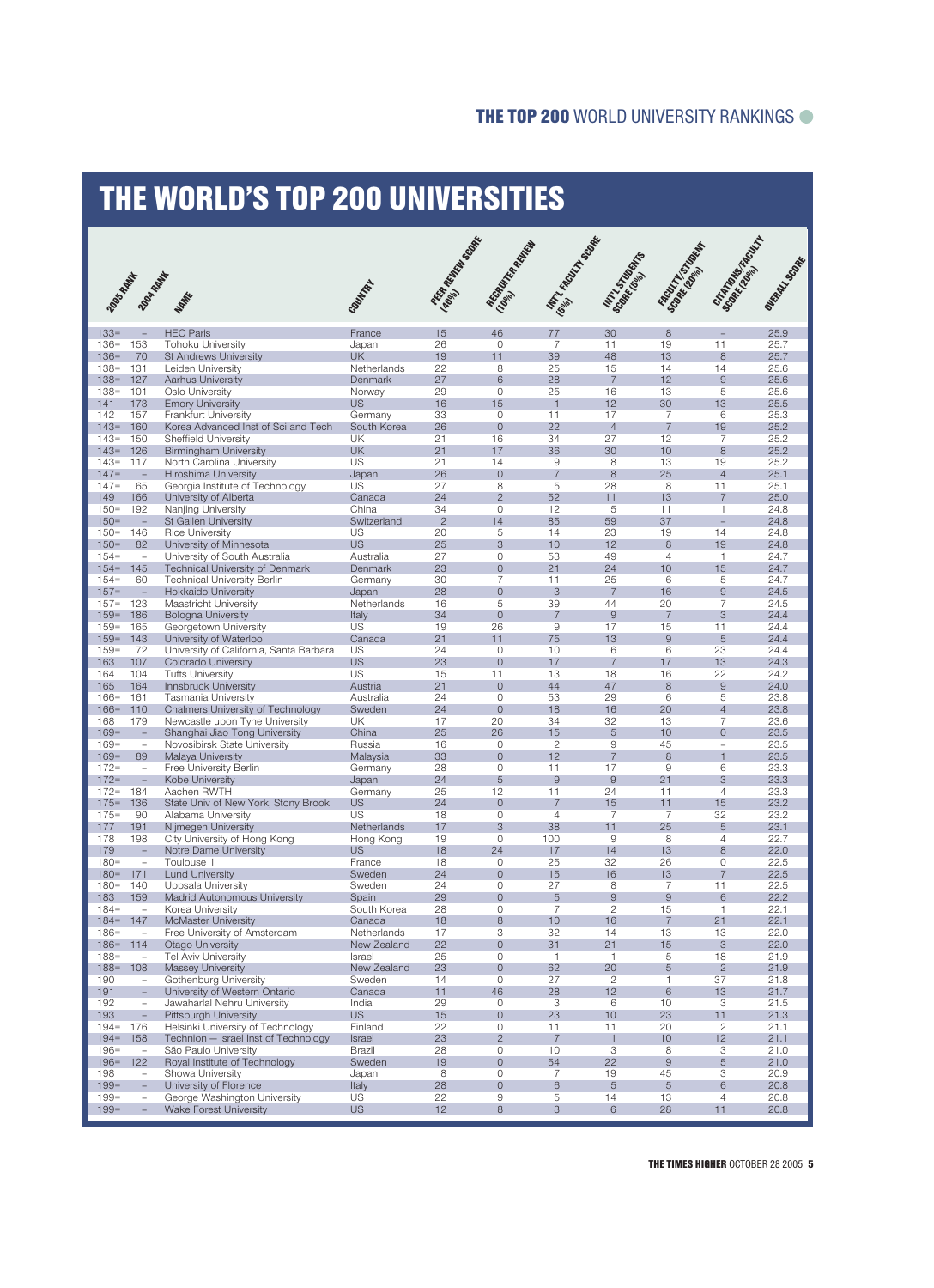## Fine-tuning puts picture in much sharper focus

**Tanada**<br>Tanada<br>Tanada a t oday *The Times Higher* publishes the World University Rankings for the second year running. The aim is the same as it was in 2004: to offer a consistent and systematic look at the world's top universities in the context of the globalisation of higher education. But we think that this version is more robust and reliable than the first.

We have gathered new data on employers' opinions of universities around the world (see box on facing page). This has allowed us to widen the pool of information we present, but we have gone further and deepened the pool as well. This year's tables are virtually free of gaps in data. And because we have collected a wealth of data on institutions outside the top 200, we are confident that no institution that should be in these tables has been overlooked. These efforts have resulted in what we believe is the world's best guide to the standing of top universities.

The core of our analysis is peer review, which has long been accepted in academic life and across social research as the most reliable means of gauging institutional quality. The sample used to compile the peer-review column of this table comprises 2,375 research-active academics. They were chosen by QS Quacquarelli Symonds, consultants to *The Times Higher* and experts in international rankings of MBA courses. The selection was weighted so that just under a third of the academics came from each of the world's major economic regions — Asia, Europe and North America — with a smaller number from Africa and Latin America. It also had to yield roughly equal numbers from the main spheres of academic life: science, technology, biomedicine, social sciences and the arts. The selected academics were asked to name the top universities in the subject areas and the geographical regions in which they have expertise.

Data collected in 2005 were supplemented by opinions from our 2004 survey, where the same question was asked but no individual's opinion was counted twice. We believe that this two-year rolling average provides improved statistical reliability.

With its improved accuracy and the inclusion of even more information, the second Times Higher World Rankings is the best guide to the world's top universities, says Martin Ince

The information derived from the responses was used to generate the facultylevel data on the top institutions for specific subject areas published in *The Times Higher* this month (October 7, 14 and 21 and summarised on pages 14-15) and was aggregated to produce the peer-review column of the main table in this supplement. We are confident that the sample is large enough and sufficiently well chosen for its aggregate opinion to be statistically valid.

The point has been made that peer reviewers might be more likely to cite large old universities, especially those with the name of a major city in their titles, than smaller, less familiar ones. But the peers are all experts in their fields; and in their responses they rated as excellent more than 500 universities, some of which were unknown even to staff of *The Times Higher*.

The peer-review data account for 40 per cent of the available score in the World University Rankings. This is 10 percentage points lower than in 2004 because of the addition of data on the opinion of major international employers of graduates. Like the other columns we show, and in an improvement on the presentation of the data in 2004, we have normalised these data to show the top institution scoring 100.

Two other columns of data in this table account for 20 per cent each of the final score for each university listed. One is the number of citations for academic papers generated by each staff member. This has been compiled from staff numbers collected by QS and citations data supplied by Evidence Ltd on the basis of data from Thomson Scientific. The citations data,

which come from Thomson's Essential Science Indicators, cover the period between 1995 and 2005. A lower cut-off of 5,000 papers has been applied to eliminate small specialist institutions. This criterion provides a clear measure of universities' research prowess, but it has some systematic biases. It disadvantages some institutions, especially those in Asia, that publish few papers in the high-impact journals surveyed.

Teaching is, of course, central to the university mission. To gauge it, we consider a classic measure of commitment to teaching, the staff-to-student ratio, which is worth up to 20 percentage points. Like citations per staff member, this measure depends on accurate staff numbers. We believe we have improved the accuracy of the figures we collect. Nevertheless, any inconsistency is to some extent self-correcting because exaggerating staff numbers would increase a university's staff-to-student ratio but reduce its citations per staff member.

The principal motivation for the World University Rankings is our realisation that although scholarship has always been international, the world of higher education is becoming one of the most global sectors of the world economy. The final two columns of data we show, each accounting for 5 per cent of the total, attempt to quantify universities' international orientation. The first reflects their percentage of international staff and the second their percentage of international students.

Our aim in these tables is to rank large general universities. We have not counted institutions that do not teach undergraduates. This removes from the listing a number of high-prestige institutions, especially in medicine and business. We have, however, included universities that teach a broad but not a full complement of subjects. These range from the London School of Economics to a large number of technology universities.

A frequent query about the 2004 rankings concerned the level of detail they provided. In general, we have tried to tease apart large federal universities such as California or London that consist of many in essence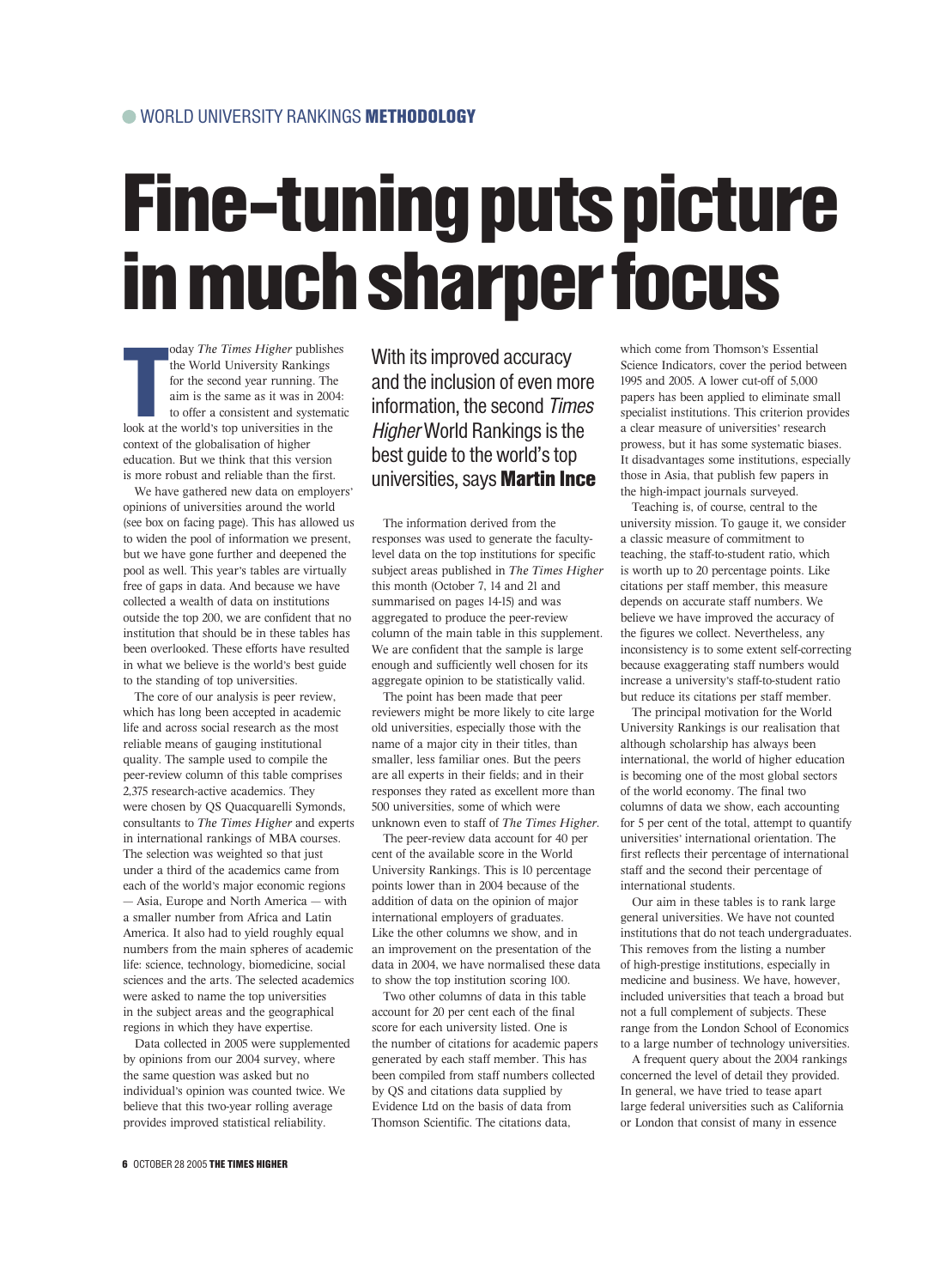#### METHODOLOGY WORLD UNIVERSITY RANKINGS

|                                                                   |                                                                  |                                                                   |                                                                                | <b>METHODOLOGY</b> WORLD UNIVERSITY RANKINGS                                                        |
|-------------------------------------------------------------------|------------------------------------------------------------------|-------------------------------------------------------------------|--------------------------------------------------------------------------------|-----------------------------------------------------------------------------------------------------|
|                                                                   |                                                                  |                                                                   |                                                                                |                                                                                                     |
|                                                                   |                                                                  |                                                                   |                                                                                |                                                                                                     |
|                                                                   |                                                                  |                                                                   |                                                                                |                                                                                                     |
| Aachen F                                                          |                                                                  | University Adelaide University A                                  | erdε                                                                           | uckland University Australian National                                                              |
| Univers <sup>®</sup><br>Univer                                    | ersity Bath University Beijing<br><b>ersity Brussels Free Ur</b> |                                                                   | niv<br>of ؛                                                                    | <b>Longina</b> University Boston University Bristol<br>inology Cambridge University Carnegie Mellon |
| Unive<br>Ja                                                       | ern Reserve University                                           |                                                                   | mis                                                                            | Iniversity of Leuven (French) Chalmers                                                              |
| Univ<br>⊺ fر                                                      | gy China University of                                           |                                                                   | Un                                                                             | g Kong Chulalongkorn University City                                                                |
| Ur<br><b>of</b>                                                   | ong Colorado Univers                                             |                                                                   | agen univers                                                                   | <b>prnell University Curtin University of</b>                                                       |
| $\top$<br><b>Jay D</b>                                            | n College Delft Univer                                           |                                                                   | ty Durham L                                                                    | sity Ecole Normale Supérieure, Lyon                                                                 |
| Norma                                                             | rieure, Paris Ecole P                                            |                                                                   | $\overline{P}$<br>Ēсс<br><b>plyte</b>                                          | Eindhoven                                                                                           |
|                                                                   |                                                                  | <b>Emory University Erasmus Ur</b>                                | Zu.<br>rar                                                                     | n Free                                                                                              |
|                                                                   |                                                                  | <b>Fudan University Geneva Unive</b>                              | ton $\sqrt{ }$                                                                 | tute                                                                                                |
| <b>HEC Paris He</b>                                               |                                                                  | University Gothenburg Univer<br>University Helsinki University He | ty Harvaro                                                                     | 'n                                                                                                  |
| <b>Kong Universi</b>                                              |                                                                  | Kong University of Science and 7                                  | <b>Inology</b> H<br>niversity                                                  | ŋ<br>5F0, F1                                                                                        |
| London India                                                      |                                                                  | moment Indian Instit                                              | <b>nsbruck</b>                                                                 | arlal Nehru                                                                                         |
| Hopkins Univer                                                    |                                                                  | n Kobe Unive                                                      | Institut                                                                       | Technology                                                                                          |
| Kyoto Univer                                                      |                                                                  | ne La Trob                                                        | <b>Jnivers</b>                                                                 | ty Leiden Ur                                                                                        |
| University L                                                      |                                                                  | y London                                                          | und Ur                                                                         | aastricht Uni                                                                                       |
| <b>University</b>                                                 | <b>ATOUS</b>                                                     | alaya Un                                                          | versity                                                                        | and Univers                                                                                         |
| Institute o                                                       | Massac                                                           | rsity Ma                                                          | Univer,                                                                        | iversity Mr                                                                                         |
| Michigan                                                          | ty Mona                                                          | <b>Munich</b>                                                     | ersity Nanjing University Nanyang                                              |                                                                                                     |
| Autonom                                                           | of Mexic                                                         | wan Un<br>rolina Ur                                               | sity of Singapore New York Univ<br>Jniversity Notre Dame Universi <sup>+</sup> | JŊ<br>sity                                                                                          |
| Tyne University Nijmegen Univer<br>Novosibirsk State University O |                                                                  | y Oslo                                                            | jo University Oxford Univer                                                    | <b>arsity</b>                                                                                       |
| Pennsylvania University Di-                                       |                                                                  | le Univers                                                        | y Princeton University Pu                                                      | . <sub>1</sub> Mary,                                                                                |
| University of London                                              |                                                                  | v Queenslai                                                       | ogy Rice University RM'                                                        | <b>Jniversity</b>                                                                                   |
| Royal Institute of Tec                                            |                                                                  | <b>Milo University So</b>                                         | rican Studies Seoul                                                            | anghai Jiao                                                                                         |
| <b>Tong University Shef</b>                                       |                                                                  | <b>University</b>                                                 | <b>St Gallen University</b>                                                    | <b>state University</b>                                                                             |
| of New York, Stony Brook Stra.                                    |                                                                  | <b>v</b> Sussi                                                    | niversity Tasman <sup>i</sup>                                                  | . University Berlin                                                                                 |
| <b>Technical University Munich Tec.</b>                           |                                                                  | y of Der                                                          | I Institute of Te                                                              | diversity Texas A&M                                                                                 |
| University Tohoku University To<br>Tufts Un                       | sité de N                                                        | <b>Techn</b><br>rsité Pa                                          | Toulouse 1 T<br>nne Univer                                                     | Tsing Hua University                                                                                |
| University                                                        | <b>imbia Un</b>                                                  | ornia, B                                                          | ulifornia, L                                                                   | n University of Alberta<br>ky of California, San Diego                                              |
| <b>University</b>                                                 | <b>San Franc</b>                                                 | of Calif                                                          | niversity r                                                                    | ty of Florence University of                                                                        |
| Illinois Ur                                                       | asteur Str                                                       | rsity of                                                          | <b>Minnesc</b>                                                                 |                                                                                                     |
| Newcastle                                                         | <b>Routh A</b>                                                   | ity of So                                                         | sity of Tr                                                                     |                                                                                                     |
| University                                                        |                                                                  | Universit                                                         | <b>Univers</b>                                                                 |                                                                                                     |
| Wisconsin N                                                       |                                                                  | <b>ht Univers</b>                                                 | Vienn                                                                          |                                                                                                     |
| University Wa<br>Volo University                                  |                                                                  | <b>orest Univers</b><br>niversity Asobo                           | Washir<br>$\frac{1}{2}$                                                        |                                                                                                     |
|                                                                   |                                                                  |                                                                   |                                                                                |                                                                                                     |

free-standing colleges. But we have not been able to disaggregate the many US state universities that boast more than one campus. Doing so would have complicated the task too much.

We have managed to remove some ambiguities that were present last year by distinguishing between the Flemish-speaking and Francophone institutions of Belgium and by providing clearer labelling of the many universities of Paris and other French cities.

As research on composite tables such as these has shown, it is important to read them with care. Although the overall score tells the full story, a specific column may be of more interest to a student or researcher contemplating his or her next move. It would be wrong to attribute too much weight to the



small differences in overall scores between universities lower down the rankings.

We welcome your responses to the World University Rankings and to the faculty-level analyses that *The Times Higher* has already published. In particular, we are interested in suggestions of other measures of university quality that could be gathered consistently from institutions around the world.

#### Employer opinion

This year's World University Rankings feature an extra column of data designed to add another vital dimension by revealing which universities are taken most seriously by the world's top employers of internationally mobile graduates.

The sample of employers was generated by QS from its own extensive knowledge of graduate recruiters and from universities, which provided names of companies that are frequent recruiters of their graduates. All the companies involved recruit either around the world or on a national scale in large countries. They were asked to identify up to 20 universities whose graduates they prefer to employ most.

The respondents were guaranteed anonymity. They include banks and financial organisations, airlines, manufacturers in areas such as pharmaceuticals and the automotive industry, consumer goods companies, and firms involved in international communications and distribution. There were 333 respondents.

#### **Acknowledgments**

The World University Rankings were coordinated by **Martin Ince** (martin@martinince.com), contributing editor of *The Times Higher*.

He would like to thank **Nunzio Quacquarelli** of QS (www.qsnetwork.com), **Jonathan Adams** of Evidence Ltd (www.evidence.co.uk) and their colleagues for their participation in this project.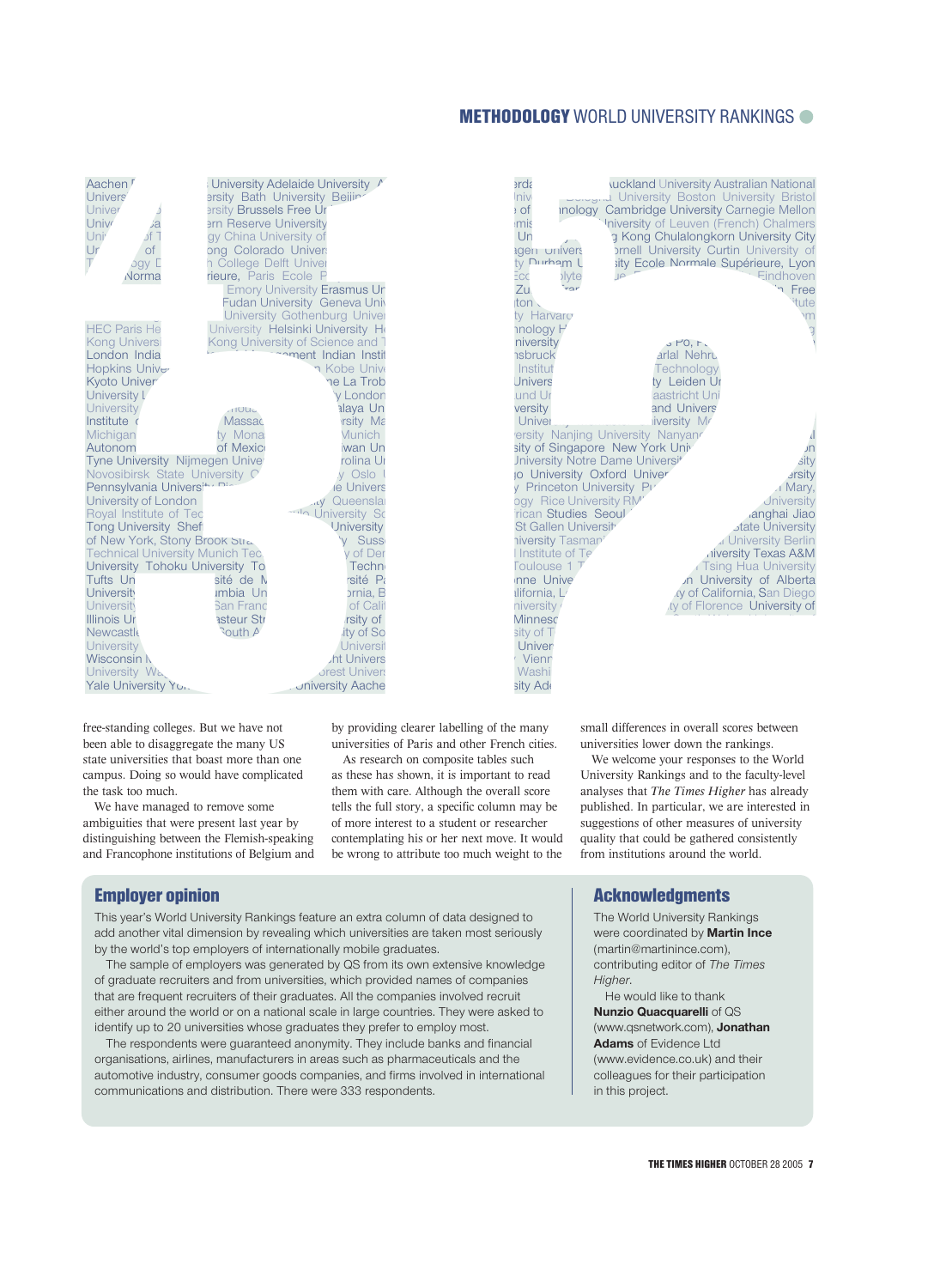# Beijing leads Asia's march

Tigers of the Pacific Rim are making their presence felt as more than 50 institutions outside Europe and North America jostle for position in the world's top 200. Martin Ince reports

 $\begin{array}{c}\n\hline\n\end{array}$ here is good news this year for anyone wanting to see more excellent universities outside Europe and North America. In 2004, we published tables of the top 50 US and European institutions but only the top 40 from the rest of the world because there were not 50 candidates in our table of the world's top 200. This year the top 200 includes 56 from the rest of the world, and the top 50 appear here.

Our analysis shows that the world's top 14 universities are in the US, the UK and, in one instance, France. The top institution outside this charmed circle is Beijing University, which comes 15th, one place ahead of Tokyo University, which has fallen from 12th slot in 2004.

Then, as now, the rest of the world is a diverse place. The universities we list here are in 13 countries. Some of the countries are affluent — notably Japan with nine entries, Australia with 17 and New Zealand with two. Others, such as China, Hong Kong, India, Singapore and South Korea, are emerging into the globalised economy at varying rates.

But there is no doubt that for the most part, this table reflects excellence in Asia. Only one non-Asian institution features here, the National Autonomous University of Mexico. It is probably the world's largest university in terms of student numbers and is a major force in Mexican public and political life. Unam is joined in the 2005 World University Rankings by São Paulo of Brazil in 196th place. However, no African university comes even close to getting into our top 200.

Despite Australia's dominance of this table, with more than a third of the slots, it is notable that it musters only six of the top 50 universities in the world in our main table, one fewer than in 2004. Perhaps more alarmingly, its flagship institution,

## BEIJING

Beijing University (Beijing Daxue, or Bei Da), which was founded in 1898, is one of China's oldest universities.

It was first dubbed the Imperial Capital University, then it was renamed the National Peking University in 1912 after the Xinhai Revolution. In 1920, it became the second university in China to accept female students. During the

Second World War, the university moved to Kunming, the capital of Yunnan Province, but it returned to Beijing in 1946.

After the founding of the People's Republic of China in 1949, it merged with Yenching University and moved from the city centre to the

the Australian National University, has dropped from 16th in the world in 2004 to 23rd one year on, putting it below Melbourne University. It is also one place behind the National University of Singapore, a notable regional rival.

The lowly position of universities outside America and Europe in these tables suggests a substantial quality gap exists. But there

Yenching campus in the northwest. It also dropped "National" from its name, Today, Beijing

is one of the designated "national key universities" and competes with Tsing Hua University for top place.

Beijing University has about 46,000 students — 15,000 undergraduates, 8,000 masters students, 4,000 doctoral candidates, and about 19,000 students taking correspondence courses or night classes.

Beijing also has one of the country's largest intakes of international students, with almost 2,000 enrolled from 62 different countries (about 40 per cent are from South Korea).

While offering a comprehensive range of study courses, Beijing is also heavily geared towards scientific research. It has 216 research institutions, including two



national engineering research centres, 81 key national disciplines and 12 national key laboratories. The university

focuses on research, but in recent years it has also committed itself to improving

teaching standards. It aims to combine research with training the specialised personnel to join China's skill-hungry workforce. Beijing is a member of Universitas 21, the international

may be a kinder explanation for the apparent differences. Few universities outside the English-speaking world win any points for highly cited papers in the data available for our rankings. As 20 percentage points are available for citations, this gap makes it all but impossible to get among the top institutions. This applies to Beijing, which makes up for lost ground by having a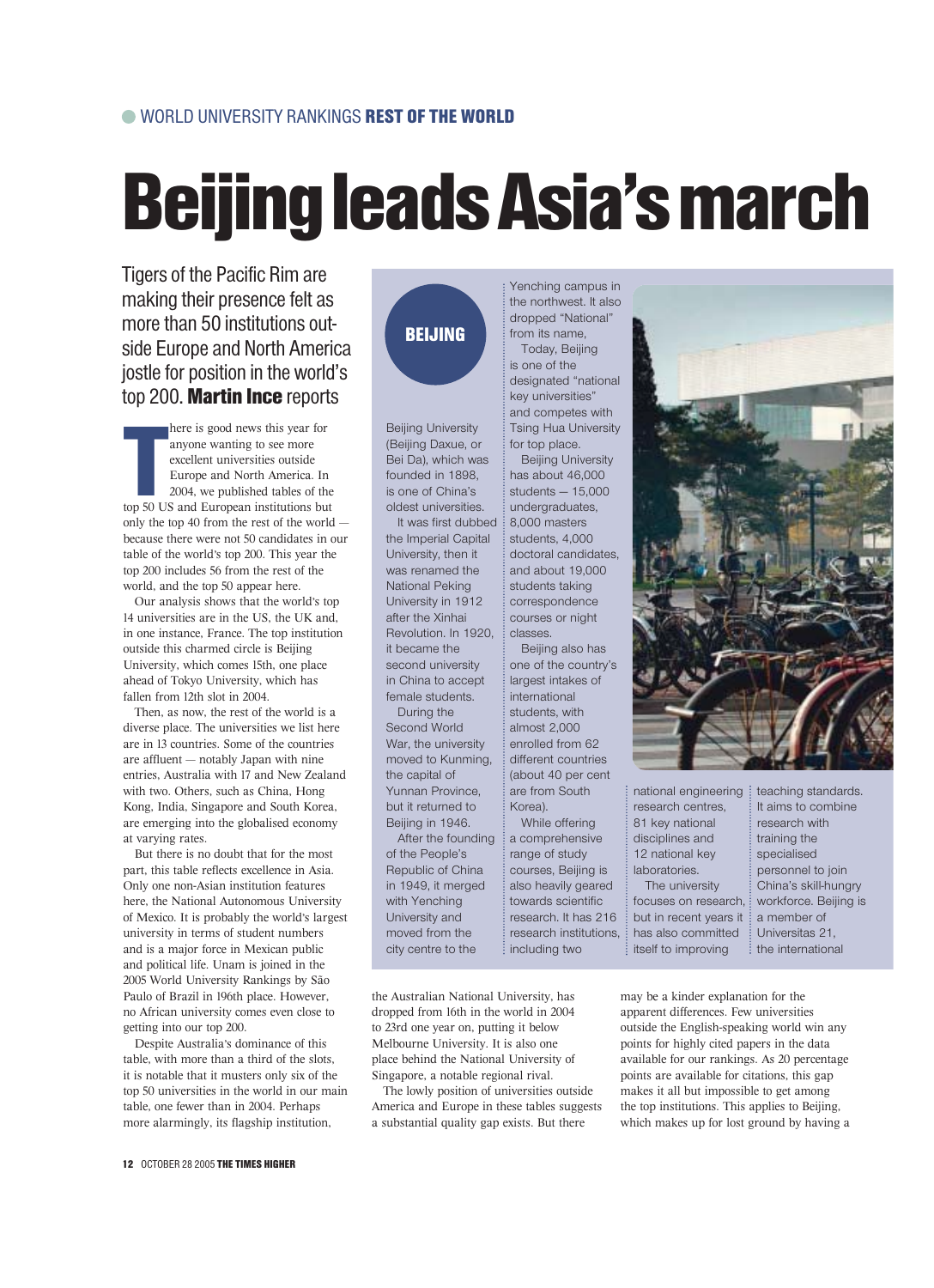# to the forefront THE REST OF THE



network of researchintensive universities.

Lu Xun, the godfather of modern Chinese literature, is an alumnus, and Mao Zedong was a part-time student. Current academics include Tang Xiaoyan, who

recently won the Vienna Convention Award for her work on ozone layer protection, and Zhai Zhonghe, a cellular biologist who was the first to identify many important fowl infections. Michael Delaney

healthy staff-to-student ratio and being held in high regard by its global academic peers.

One of the few East Asian institutions with a notable citations score is Tokyo University. It is also well liked by its peers yet it has a surprisingly low profile with our recruiters considering its reputation for educating most of Japan's elite figures. Its emphasis on supplying politicians, public

servants and lawyers rather than personnel for the private sector may explain why.

We include many big general universities in Asia, of which some — such as Korea and Tokyo — are in effect national institutions. But the list also includes a higher proportion of technology and science universities than we feature from other parts of the world, starting with the Hong Kong University of Science and Technology at position 11 in this table and continuing with nine other such institutions. Many, such as Curtin University of Technology in Australia, recruit many staff and students internationally.

It is to be expected that such institutions will gain in standing as Asia becomes a more significant centre for the development, design and manufacture of high-technology products. Their research output and their importance as suppliers of trained people are likely to grow.

The Indian Institutes of Technology are already regarded as vital to India's hightech growth around Bangalore.

Our data on leading institutions for medical research also indicate that there are few such centres of renown in Asia (page 11). But the

#### on stem-cell research in Korea **suggests** the medical research gap may soon close'

'The focus

focus on stem-cell research in South Korea, and on nanotechnology, which has many medical applications, suggests that this gap may soon close, pushing Asian institutions up the world rankings. At present, universities in smaller states such as Singapore and Taiwan seem to be making the running in this area. It remains to be seen whether Japan and India will catch up.

As ever in this part of the world, nobody knows how China's international emergence will pan out. In another decade, it could be producing a sizeable percentage of the world's major innovations and housing a quarter of its university students. But our data suggest that caution may be needed with some of the wilder predictions. Taiwan, India, South Korea, South Africa and Mexico contain many more universities on the brink of entering the world top 200 than does China.

### WORLD'S TOP 50 UNIVERSITIES

|                |              | NAME                                   | COUNTRY            |
|----------------|--------------|----------------------------------------|--------------------|
| 1              | 15           | <b>Beijing University</b>              | China              |
| $\overline{2}$ | 16           | <b>Tokyo University</b>                | Japan              |
| 3              | 19           | Melbourne University                   | Australia          |
| $\overline{4}$ | 22           | <b>Natl Univ Singapore</b>             | Singapore          |
| 5              | 23           | Australian Natl University             | Australia          |
| 6              | 31           | <b>Kyoto University</b>                | Japan              |
| 7              | 33           | <b>Monash University</b>               | Australia          |
| 8              | $38=$        | <b>Sydney University</b>               | Australia          |
| 9              | 40           | Univ of New South Wales                | Australia          |
| 10             | 41           | <b>Hong Kong University</b>            | Hong Kong          |
| 11             | 43           | Hong Kong Univ Sci & Technol Hong Kong |                    |
| 12             | 47           | Queensland University                  | Australia          |
| 13             | 48           | Nanyang Technological Univ             | Singapore          |
| 14             | 50           | Indian Institutes of Technol           | India              |
| 15             | 51           | Chinese Univ Hong Kong                 | Hong Kong          |
| 16             | 52           | <b>Auckland University</b>             | <b>New Zealand</b> |
| 17             | $62 =$       | <b>Tsing Hua University</b>            | China              |
| 18             | 67           | <b>Macquarie University</b>            | Australia          |
| 19             | 72           | <b>Fudan University</b>                | China              |
| 20             | $77 =$       | Hebrew Univ Jerusalem                  | <b>Israel</b>      |
| $21 =$         | $80 =$       | <b>Adelaide University</b>             | Australia          |
| $21 =$         | $80 =$       | Univ of Western Australia              | Australia          |
| 23             | 82           | <b>RMIT University</b>                 | Australia          |
| 24             | 84           | Indian Insts of Management             | India              |
| 25             | 87           | Univ of Technology, Sydney             | Australia          |
| $26=$          | $93 =$       | China Univ Sci & Technol               | China              |
| 26=            | $93=$        | Seoul Natl University                  | South Korea        |
| 28             | $95 =$       | Natl Auton Univ of Mexico              | Mexico             |
| 29             | 98           | La Trobe University                    | Australia          |
| 30             | 99           | <b>Tokyo Inst Technol</b>              | Japan              |
| 31             | $101 =$      | <b>Curtin University of Technol</b>    | Australia          |
| 32             | $105=$       | <b>Osaka University</b>                | Japan              |
| 33             | $114=$       | Natl Taiwan University                 | Taiwan             |
| 34             | 118          | Queensland Univ of Technol             | Australia          |
| 35             | $121 =$      | Chulalongkorn University               | Thailand           |
| 36             | $127 =$      | University of Newcastle                | Australia          |
| 37             | 129          | Nagoya University                      | Japan              |
| 38             | $136=$       | <b>Tohoku University</b>               | Japan              |
| 39             | $143=$       | Korea Adv Inst Sci & Technol           | South Korea        |
| 40             | $147=$       | Hiroshima University                   | Japan              |
| 41             | $150=$       | Nanjing University                     | China              |
| 42             | $154=$       | Univ of South Australia                | Australia          |
| 43             | $157 =$      | <b>Hokkaido University</b>             | Japan              |
| 44             | $166 =$      | <b>Tasmania University</b>             | Australia          |
|                | $45 = 169 =$ | Shanghai Jiao Tong Univ                | China              |
|                | $45 = 169 =$ | <b>Malaya University</b>               | Malaysia           |
| 47             | $172 =$      | <b>Kobe University</b>                 | Japan              |
| 48             | 178          | City Univ Hong Kong                    | Hong Kong          |
| 49             | $184=$       | Korea University                       | South Korea        |
| 50             | $186=$       | <b>Otago University</b>                | <b>New Zealand</b> |
|                |              |                                        |                    |